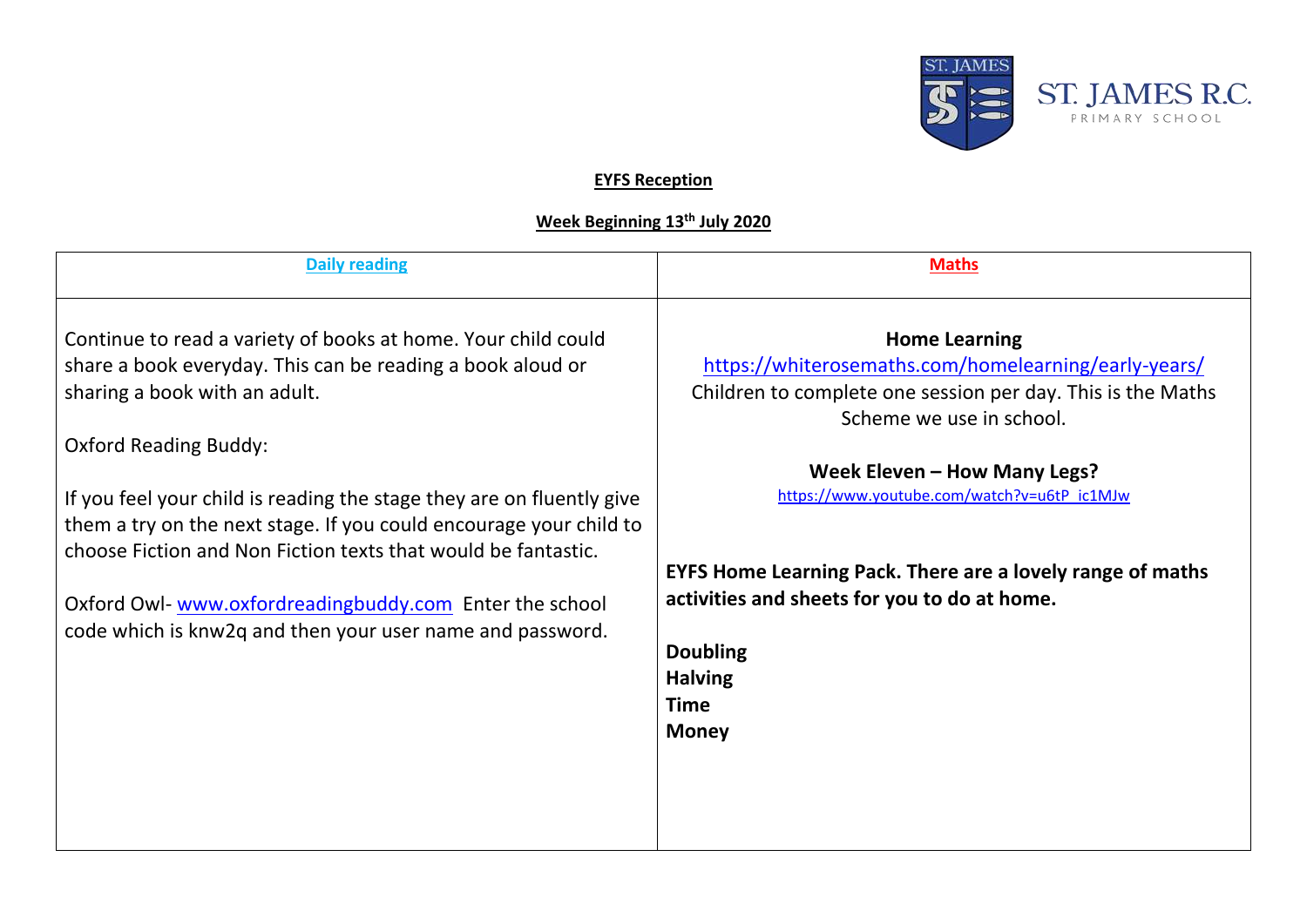| <b>Phonics</b>                                                                                                                                | <b>Writing</b>                                                                                                                                                                                                                                                                                                                                  |
|-----------------------------------------------------------------------------------------------------------------------------------------------|-------------------------------------------------------------------------------------------------------------------------------------------------------------------------------------------------------------------------------------------------------------------------------------------------------------------------------------------------|
| Continue with:                                                                                                                                |                                                                                                                                                                                                                                                                                                                                                 |
| Daily Phonics: https://www.phonicsplay.co.uk/-phase two & 3<br>for Reception.                                                                 | Hopefully home learning is coming to an end and we will are<br>return to school in September. So this week I would like you to<br>think about your time in Reception Class and your hopes and<br>excitement for Year One.                                                                                                                       |
| If you child is confidant please move on to phase four and five.<br>https://www.topmarks.co.uk/english-games/3-5-years/letters-<br>and-sounds | Can you write about what you have enjoyed in Reception<br>Class?<br>$\circ$ Trips<br>Areas in the classroom                                                                                                                                                                                                                                     |
|                                                                                                                                               | Activities<br>$\circ$                                                                                                                                                                                                                                                                                                                           |
| There are some phonics sheets and activities in the EYFS Home<br>Learning pack.                                                               | Friends<br>$\circ$                                                                                                                                                                                                                                                                                                                              |
| air, ear, ure focus this week.                                                                                                                | Can you tell me something you like about St James School?<br>○ Collective Worships<br>Dinnertime<br>$\bigcirc$<br><b>Special Friends</b><br>$\circ$<br>o Playtimes<br>Can you tell me what you are looking forward to in Year<br>One?<br>Your new teacher<br>$\circ$<br>The classroom<br>Activities<br>$\bigcirc$<br><b>Trips</b><br>$\bigcirc$ |